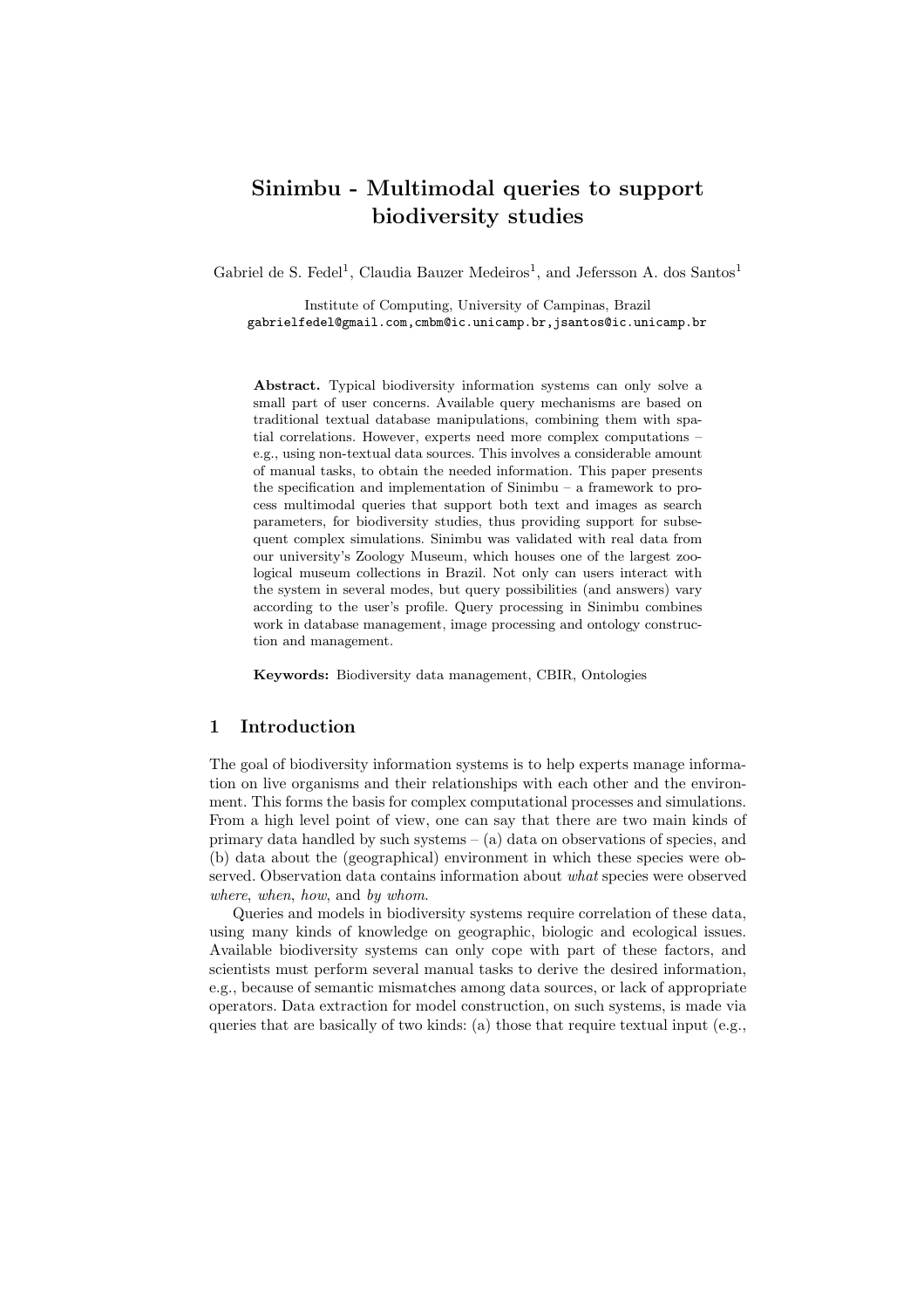species' taxonomic classifications) and (b) those that allow direct interaction with some kind of cartographic representation (usually resulting from a textualbased query). There are however many other kinds of data that are used by scientists in their analyses, but which are not taken advantage of in biodiversity systems. Examples include images (in particular, photos of animals or plants), sound recordings (of animals), sketches, etc.

This paper presents  $Similar-b}$  – a multimodal query processing framework that extends queries on observation data by combining standard text-based queries with ontology manipulation (for semantic enhancement) and query by image content. Sinimbu means *chameleon* in tupi-guarani<sup>1</sup>, indicating that the system supports several interaction modes and accommodates distinct user profiles – both scientists and non-experts. Once relevant data are identified and retrieved, scientists use the corresponding records in their simulations  $-$  e.g., to study species' interactions in a given region,

Sinimbu uses real data, and was implemented within the BioCORE project<sup>2</sup>, a joint research effort from computer scientists and biologists to design tools to support biodiversity studies. Previous results of ours within this effort include the construction of an ontology service that supports several kinds of operations on ontologies, the development of a set of tools that allow querying [8], the development of a set of tools that allow querying inter-species relationships [9], a query expansion toolkit for species occurrence data, also based on ontological knowledge [19], and an infrastructure for content-based image retrieval, tested on fish image collections [7].

This work is being developed at the Laboratory of Information Systems, Institute of Computing at the University of Campinas, Brazil. The main contributions of this paper are: (1) it shows how to combine distinct query processing techniques and special purpose data structures to explore multiple modalities, for biodiversity purposes, thereby filtering and restricting relevant data for biodiversity applications; (2) it presents design details and implementation choices, thereby helping those who want to implement similar functionality; (3) it discusses design and implementation challenges associated with these choices.

The rest of this paper is organized as follows. Section 2 presents the concepts needed to understand the text. Sections 3 and 4 present Sinimbu's architecture and implementation. Section 5 discusses related work, and reviews our contributions. Section 6 presents conclusions and ongoing work.

# 2 Basic concepts

## 2.1 Observations and occurrence records

Observations of live organisms are at the core of biodiversity studies. In biodiversity systems, such information is stored in so-called occurrence or collection records. The terms designate any digital record that describes "when, where

<sup>1</sup> South America native group of languages

<sup>2</sup> http://www.lis.ic.unicamp.br/projects/biocore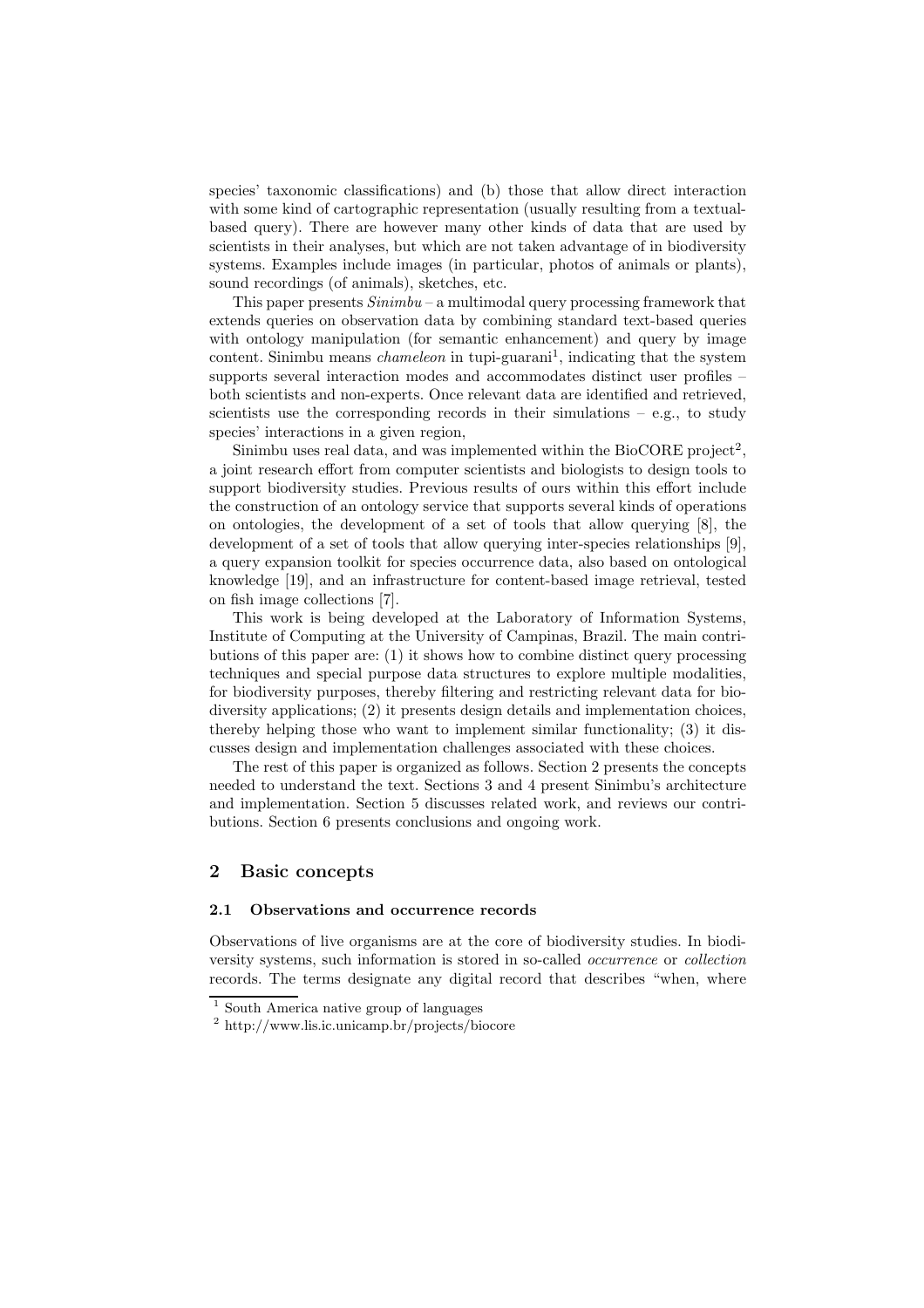and how" a species (or a set thereof) was observed or collected, and by "whom". One record may refer to several individuals, or even several species, if different organisms were observed at a certain geo-spatial location (e.g., when insects are collected by means of a trap).

Besides biodiversity systems, data on such records can also be obtained from portals, in which institutions publish information about their collections. Such portals play an important role in contributing to biodiversity studies (even though they cannot be considered as biodiversity information systems). Some of these portals belong to museums, where records are frequently connected with a "physical" object, in the sense that the corresponding organism (a "specimen") was actually collected from the field and preserved. Some experts distinguish between "occurrence" (in which observations do not require collecting an organism) and "collection" (associated with some kind of catalog structure). For this reason, from now on this paper will use the term "collection" to denote data on species.

#### 2.2 Content-based image retrieval and Multimodal queries

Image data can be processed and retrieved in several ways – e.g., considering metadata (such as device used), image captions (and hopefully semantics) or, in our case, image content. In the so-called "Content-based image retrieval" (CBIR), the query predicate is an image, and the result is a set of images that are computed to be "most similar" to the input image. CBIR relies on the use of algorithms that can describe and distinguish images based on their content via descriptors. A descriptor [7] extracts feature vectors that represent image visual properties (e.g., color, texture, shape) and defines a distance function that is used to determine how similar two images are, given the distance of their feature vectors. From a high level point of view, a descriptor is a pair  $\langle f, v \rangle$ where  $v$  is the feature vector, and  $f$  the distance function used to compare two vectors. Given a query pattern (usually an image), descriptors can be used to rank sets of images according to their similarity to the query pattern.

Multimodal queries are those that involve more than one mode for defining query parameters, and normally require processing distinct kinds of data types. The goal is to improve the quality of the result, through the combination of distinct kinds of information. Research in multimodal interfaces is increasing, with a conference entirely dedicated to this subject, already in its 13th edition [14]. This conference covers a wide range of subjects, involving multidisciplinary research on multimodal human-human and human-computer interaction, interfaces, and system development. This paper concentrates on system development issues, considering the modalities of textual and image parameters.

# 3 Multimodal Search in Sinimbu

## 3.1 Overview

Sinimbu parameters combine text and/or images. Textual input can be of the following kinds: (a) species' common names, and (b) fields from occurrence records,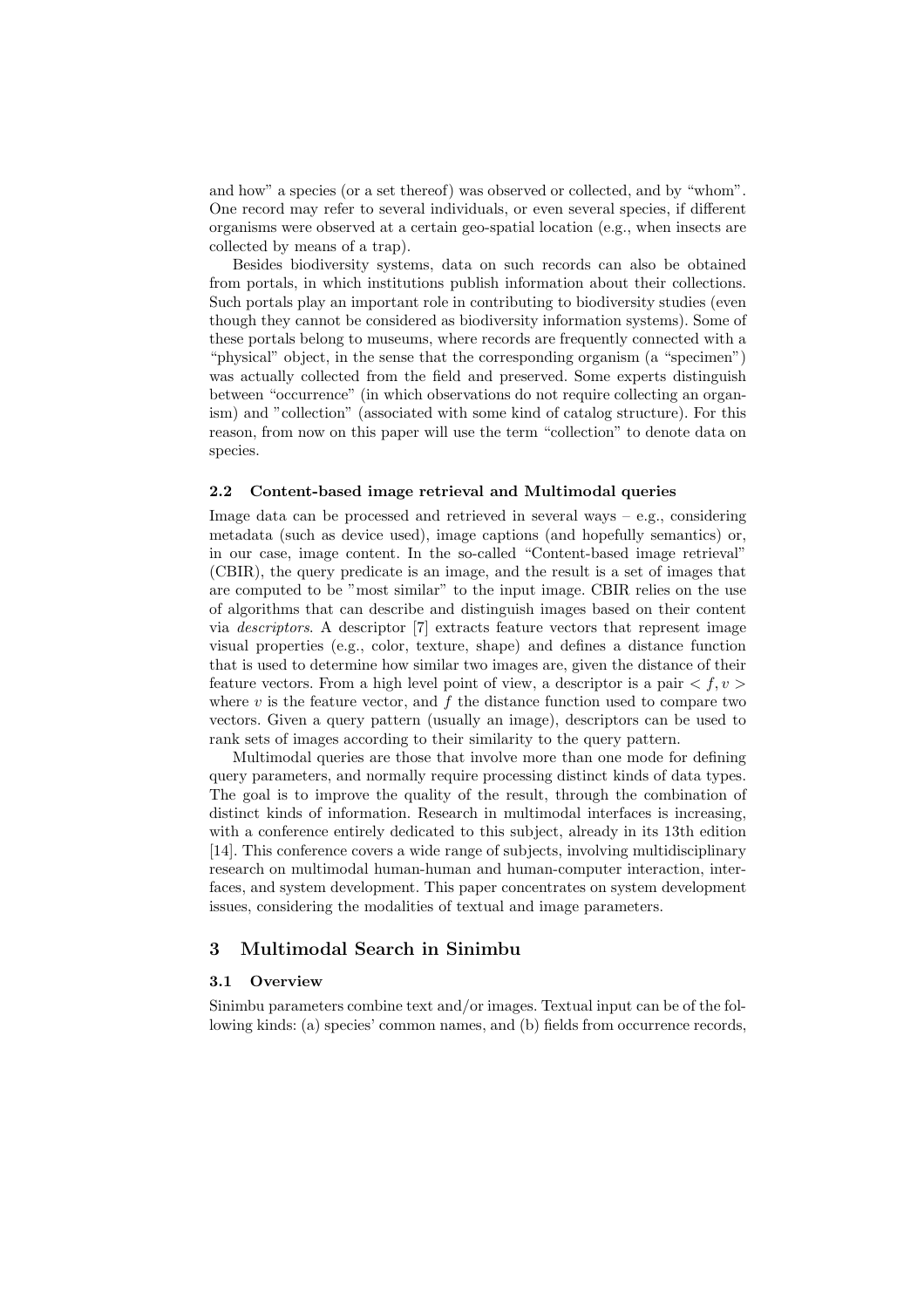e.g., scientific name, location. The latter are retrieved using standard database queries, whereas common names are processed through navigating in an ontology especially constructed for the system. Images themselves can be query parameters. In this case, the input image is processed using special purpose descriptors, under CBIR mechanisms.

Sinimbu supports two kinds of user profiles: biodiversity researchers, and non-experts; the query interface and results vary according to the profile. This increases the kinds of users (and uses) of the system.



#### 3.2 Data structures

Fig. 1. Data structures in Sinimbu – some database tables and attributes are ommitted

The data used by Sinimbu is organized according to distinct structures, as shown in Figure 1. These structures are basically of three types: tables (using the PostgreSQL database system), an image repository (files of images and their descriptors), and a taxonomic ontology. Tests were restricted to museum curated data.

Database tables used by Sinimbu are the following:

– taxonomy: Taxonomic nomenclature of the animals whose occurrence records appear in the database, as well as the year and author of the scientist originally responsible for naming that animal. Several fields may be missing, due to incomplete identification. Its key,  $id\_{text{taxa}$  plays a major role in linking all data used by Sinimbu.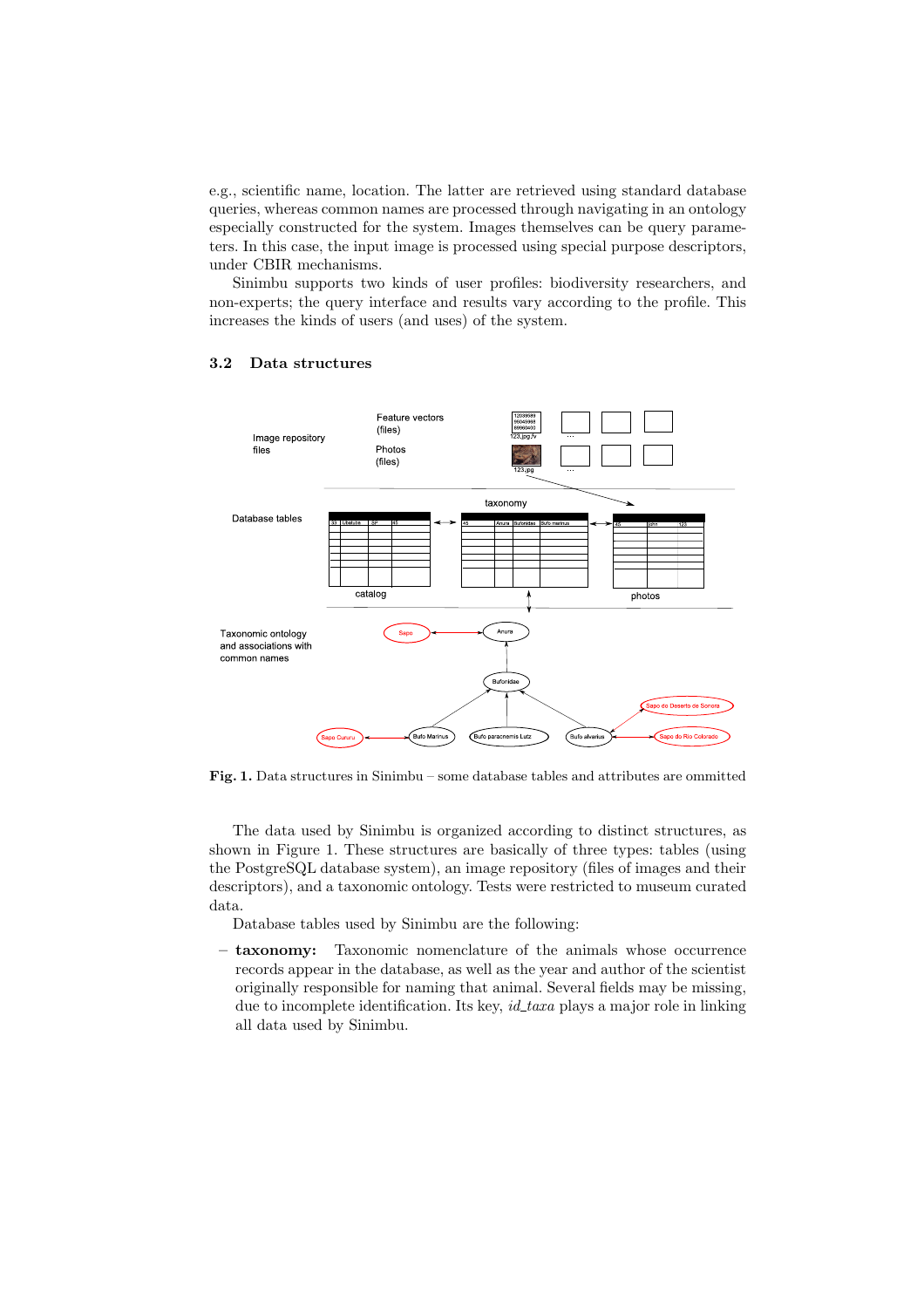- catalog: Entries of the museum catalog, containing occurrence records, with information of where, when, how, and who collected the specimen. These records are linked to the taxonomy table, uniquely identifying the corresponding animal.
- photos: Information on images (photos of animals), also linked to the taxonomy table. Contains metadata such as the author of the photo, file name and whether it is public or not (non-public photos are used by contentbased retrieval queries, but are not displayed to the general public, only to researchers with appropriate privileges).
- responsible: Data on researchers responsible for the field trip in which observations were made. It is linked to the catalog table.
- location: Textual information about some geographic region, such as country, county or state, being linked to the catalog table.

The identifier (primary key) of the records of table taxonomy is called id taxa. It is the unique database identifier of some level of taxonomic description for a given species (i.e., the seven basic levels recognized internationally in the Linnaean taxonomic hierarchy for nomenclature – kingdom, phylum/division, class, order, family, genus, species). The values of the  $id\_taxa$  attribute are artificially created, and are unique in the entire database. It is the basis for linking all information about all data associated with a given taxonomic classification – images, occurrence records, etc. For instance, Figure 1 shows there is a unique identifier (45) for the frog "Bufo marinus"; there are 6 such frogs in the University's museum (and thus 6 occurrence records), and 2 photos. All records and photos are linked to  $id\_taxa=45$ . In the  $taxonomy$  table, record with key 45 contains attribute values "Chordata (Phylum), Amphibia (Class), Anura (Order), Bufonidae (Family), Bufo marinus (the scientific name, Genus + species)".

Sinimbu's structures allow navigating from an image to its descriptors, and vice-versa, and from an image to the corresponding species, and to the associated occurrence records.

#### 3.3 The taxonomic ontology

A taxonomic ontology [5] is a hierarchy of terms, under generalization/specialization relationships. Common names, in Sinimbu, are stored in a taxonomic ontology, associated with the Linnaean scientific taxonomic classification.. A given common name can be associated with distinct taxonomic levels, and a taxonomic term at any level can be linked to multiple common names.

Figure 1 (at the bottom) gives an example of this association: the Anura order corresponds to the *sapo* (frog) common name, while species  $Bufo$  alvarius is associated with Sapo do Deserto de Sonora and Sapo do Rio Colorado. From a common name, queries can retrieve species' taxonomic classifications (and thus  $id\_taxa$ ), and from these find additional information (photos, occurrence data, etc). Also in the example, if a query asks for "Sapo", then all descendants of "Anura" will be selected, because of ontological inheritance.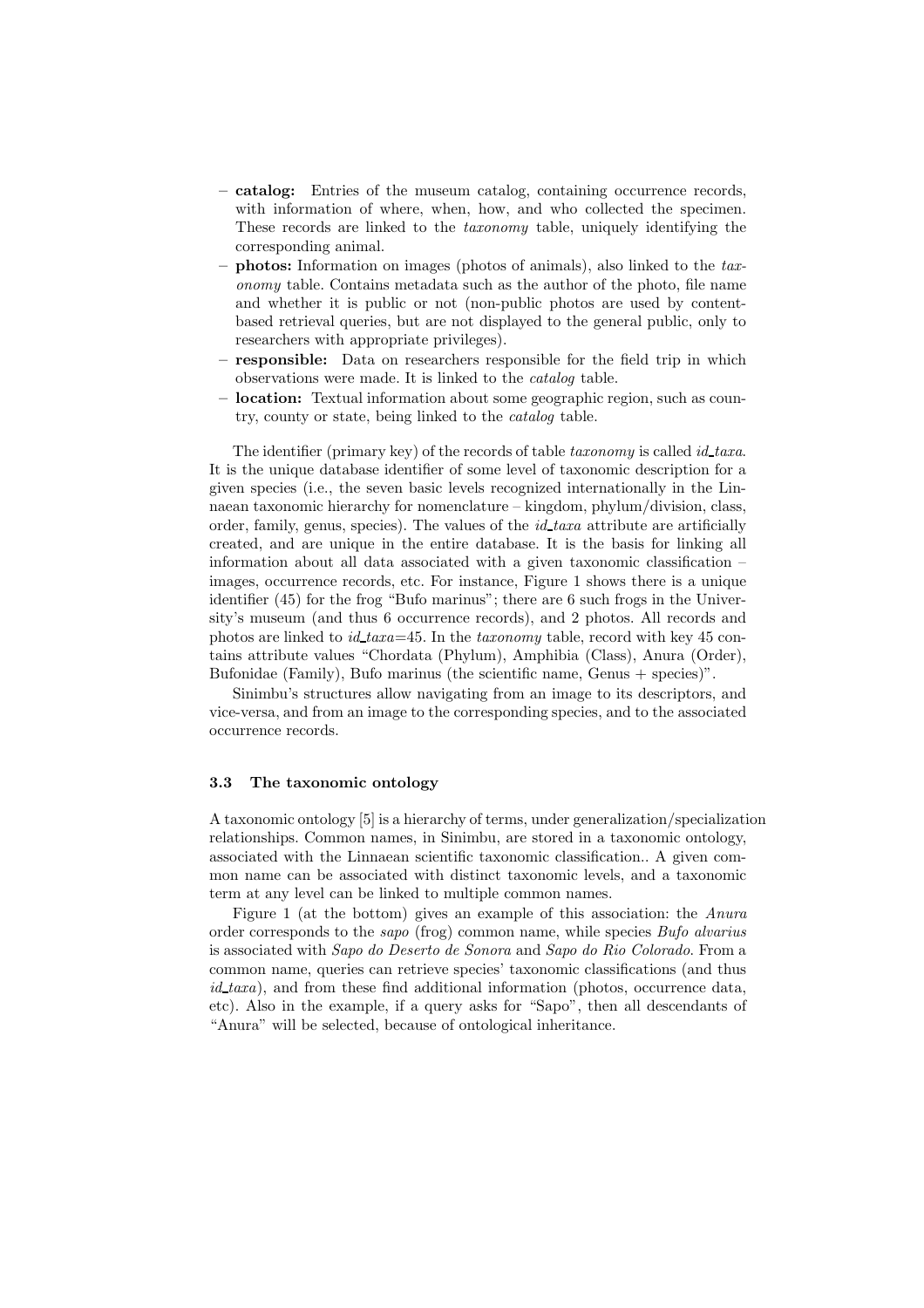### 3.4 Architecture



Fig. 2. Sinimbu - main blocks

Figure 2 presents a high level view of Sinimbu's architecture, and its interaction with some of BioCORE's services: Storage services (handle access to repositories), Supporting services (basic operations).

Besides the modules for Multimodal Search, Sinimbu includes the Taxonomy extractor (to build and maintain the taxonomic ontology) and our GP framework [6], used in extracting image descriptors and CBIR processing.

A query is processed as follows: end-users provide input parameters via the interface (images and/or text) – arrow numbered  $(1)$  in the figure. This is forwarded to Sinimbu's Multimodal Search - arrow (2), where it is first processed by the Integrated Search Manager (3). This module examines the request, and interacts with distinct Retrieval modules (4), each of which for a specific modality, forwarding query requests to BioCORE's supporting services (5). Once the results are returned, the Integrated Search Manager interacts with the user Profile Manager (7), in which the output visualization is built, forwarding this to presentation via the Interface (8). There are three kinds of data repositories accessed in such queries (6): Image, Collection and Semantic (ontologies).

Sinimbu's Retrieval modules implement specific algorithms that respectively construct requests for CBIR, queries on common names and queries on occurrence records.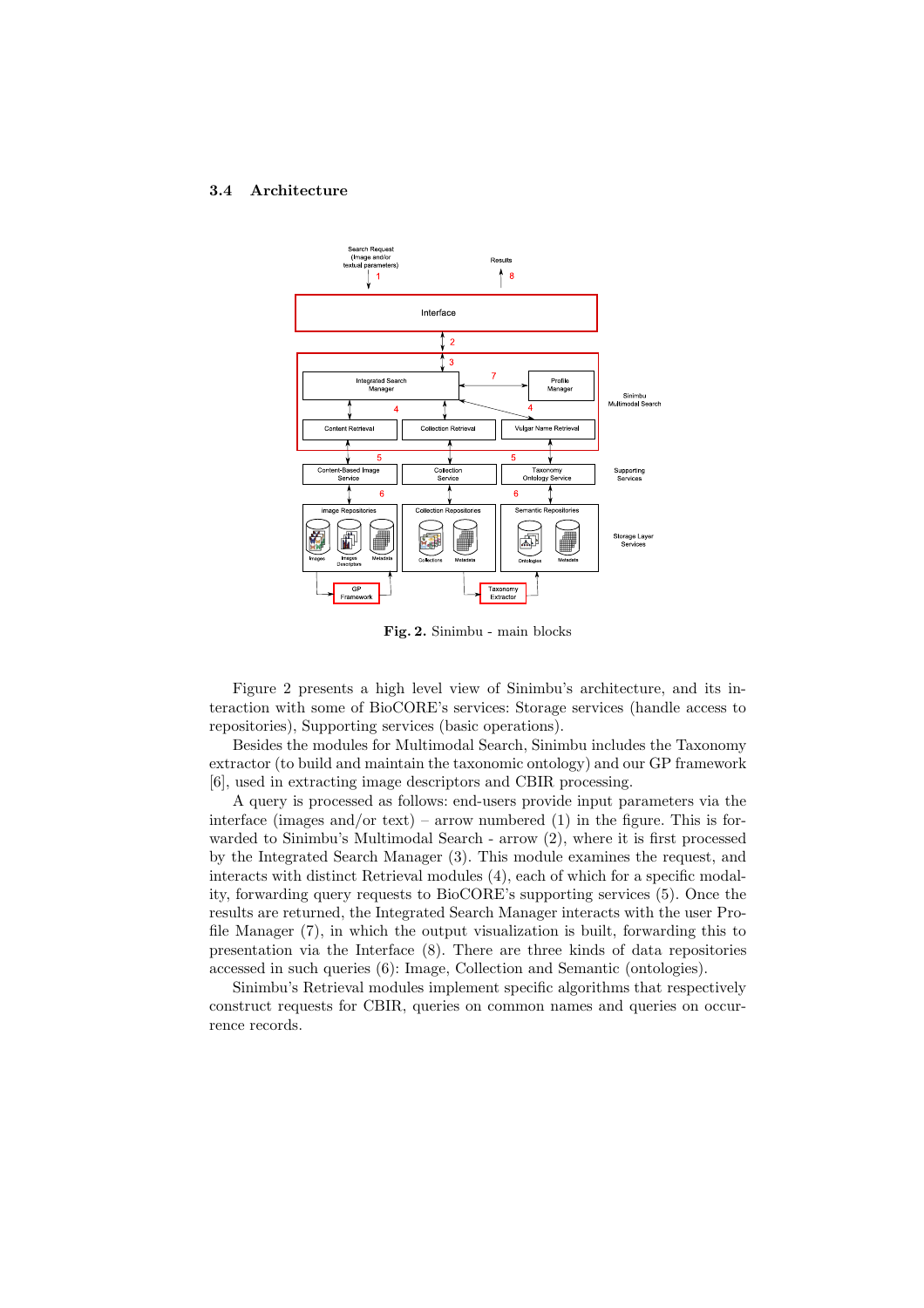#### 3.5 Module invocation



Fig. 3. Module execution flow

Figure 3 shows the invocation of modules (and data flow) within Sinimbu. It shows users can enter images and four types of textual parameters (Taxon, name of person Responsible for a field trip, Collection Site and Common name). These textual parameters were indicated by our biology partners as being the most relevant for their present needs.

The first three parameters are forwarded to the Collection Retrieval Module, where they are processed by functions that construct and invoke SQL commands. SQL queries retrieve the *id taxa* values of occurrence records whose attributes are substrings of the corresponding textual input parameters. The value of the Taxon parameter will be checked against all taxonomic levels of an occurrence record. For instance, a query with "Taxon = Bufo" will look for records in which the "Bufo" substring appears as part of attributes Order, Family etc – and thus all species of family="Bufonidae" will be selected.

Common names are processed by the Common Names Retrieval module. It implements queries on the ontology, and returns a list of Taxon strings. The Content Retrieval module invokes CBIR functions that return a list of identifiers of images similar to the input image, ranked by similarity. Taxons and image identifiers are then directed to the Collection Retrieval module, producing as result a list of *id taxa* values that correspond to that taxon or that image.

At this point, there are several lists of  $id\_taxa$  values, one for each input parameter. These lists are forwarded to the Integrated Search Module, which will combine these lists using weights defined by the user profile, generating a single list of  $id\_taxa$  values, ranked by weight. This final list is then processed, returning all available information on the corresponding species, according to user profiles.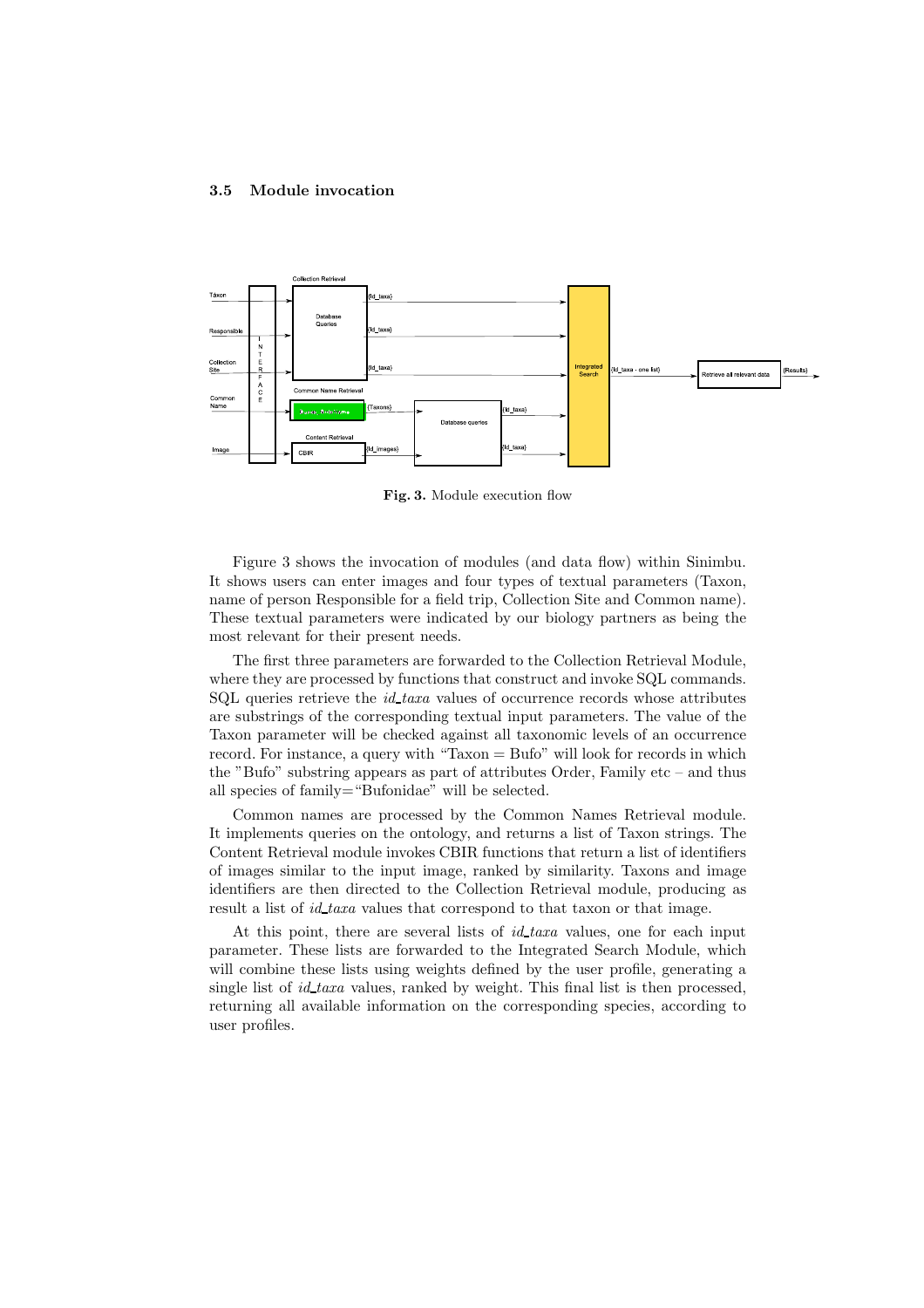#### 3.6 Content-based image retrieval module

CBIR processing in Sinimbu uses the GP Framework developed by us, being based on genetic programming principles. Genetic programming (GP) is a machine learning technique which tries to solve problems based on biology evolutive principles. The basic structure in GP is the individual, which represents a possible solution for a given problem. The individuals are programs that during the evolutive process undergo successive recombinations and disturbances and are refined. At the end, better solutions for the identified problems are found. Genetic programming can be understood as a search in the space of all possible solutions for the individuals which best solve the problem.

The GP Framework is a CBIR infrastructure that combines an arbitrary number of descriptors  $\langle f, d \rangle$  to perform CBIR in an image base, combining distances from these descriptors using functions that were previously found to be adequate to discriminate amongst them. To find the best individuals, the framework requires a set of categorized images for training. In our case, the GP Framework was used as follows. First, it preprocessed all images in the image repository using three color descriptors (JAC [20], BIC [16], ACC [13]) and two descriptors that encode texture (LAS [18] and QCCH [12]). Next, it constructed a global distance function  $D$  using genetic programming. The training set was a subset of the image repository. The GP individuals were functions that combined the distances among the images, for each descriptor  $-i.e.,$  the new distance function  $D$  is a combination of the distances computed by the five descriptors used. This function is used to compare input (query parameter) images to the images in the repository. Figure 4 shows an example of GP individual as a function to combine descriptors from two images  $I_j$  and  $I_k$ . This individual corresponds to the function  $f(d_{1I_jI_k}, d_{2I_jI_k}, d_{3I_jI_k}) = \frac{\overset{\circ}{d}_{1I_jI_k} - \overset{\circ}{d}_{3I_jI_k}}{\overset{\circ}{d}_{2I_jI_k}} + \sqrt{\overset{\circ}{d}_{2I_jI_k} * d_{3I_jI_k}}.$ 



Fig. 4. Example of GP individual.

When a new image is entered as a query parameter, it is processed against all descriptors, extracting its feature vectors under the different descriptor algorithms. Next, its distance to all other images is computed using function D. The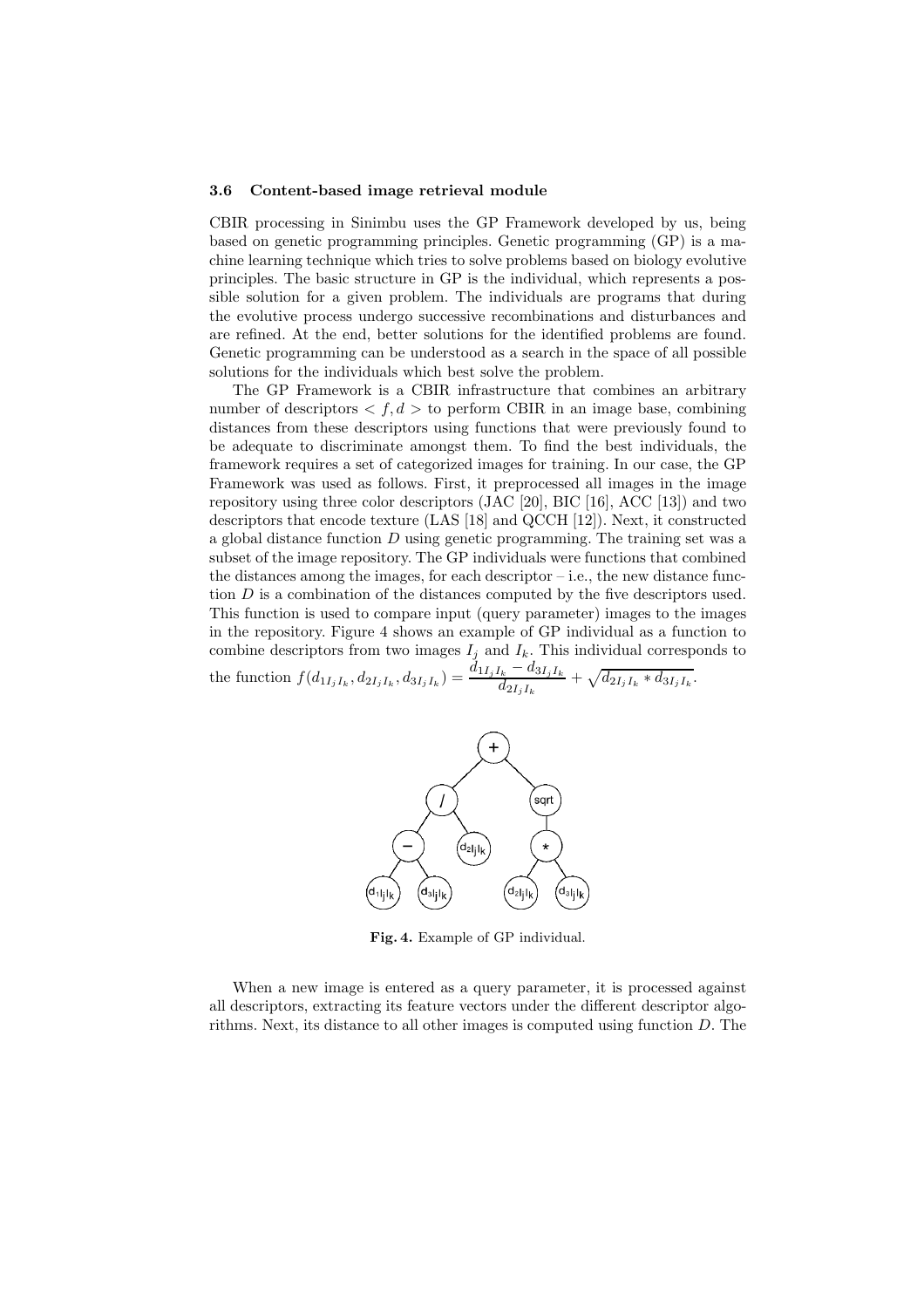result of this comparison is forwarded to the Content Retrieval module, which creates the list of image identifiers ranked according to the similarity with the input image.

## 3.7 Ontology management modules

The Common Name Retrieval module builds SPARQL queries to process common name requests on the ontology. The Taxonomy Extractor constructs the ontology from data stored in the (taxonomy) table (i.e., it is not an exhaustive list of species names, but just those of animals recorded in the database). This occurs every time the database is updated with new species names, upon user request. Common names are next linked to it, using OWL EquivalentClass relationships. Building the initial ontology with the common names was a very time-consuming task. Sinimbu common names are in Portuguese, and there is no authoritative source for such correspondences, so that most common names had to be inserted manually (less than  $1\%$  of the common names were available from the occurrence records).

# 4 Implementation

## 4.1 Data sets and technological issues

The main data source for Sinimbu are records of the University's Zoology museum, one of the largest physical zoological collections in Brazil. It houses 17 scientific collections – both terrestrial and aquatic animals – with approximately 500 thousand animals (of which roughly 400 thousand invertebrates). Primary data sources to create the occurrence records include field notes, field tags, and notes taken during a field trip. Additional data sources include photos, annotations made by curators, and information on the environment. Data are still being catalogued into the database – at present, there are approximately 60 thousand curated records, plus 1200 curated animal photos, which were used in testing Sinimbu. Though this is not a large image base, its richness lies in its variety of animal species, and on the painstaking curation process each image undergoes to ensure retrieval reliability. The ontology covers 5 thousand species, being generated from the collection repository using the Taxonomy Extraction module. Over 200 common names were inserted, using some sites and documents on Brazilian species.

Occurrence data are stored in the PostGreSQL database system, with the PostGIS extension for geographic processing. This is the database management system chosen for BioCORE, thus allowing integration with the entire system. The ontology was defined in OWL (the standard), and common names were added using the Protégé ontology tool – one of the most widely used ontology management tools. Images are stored in .jpg format, due to its compactness and ease of display; descriptors are stored in binary format, being generated by the GP Framework.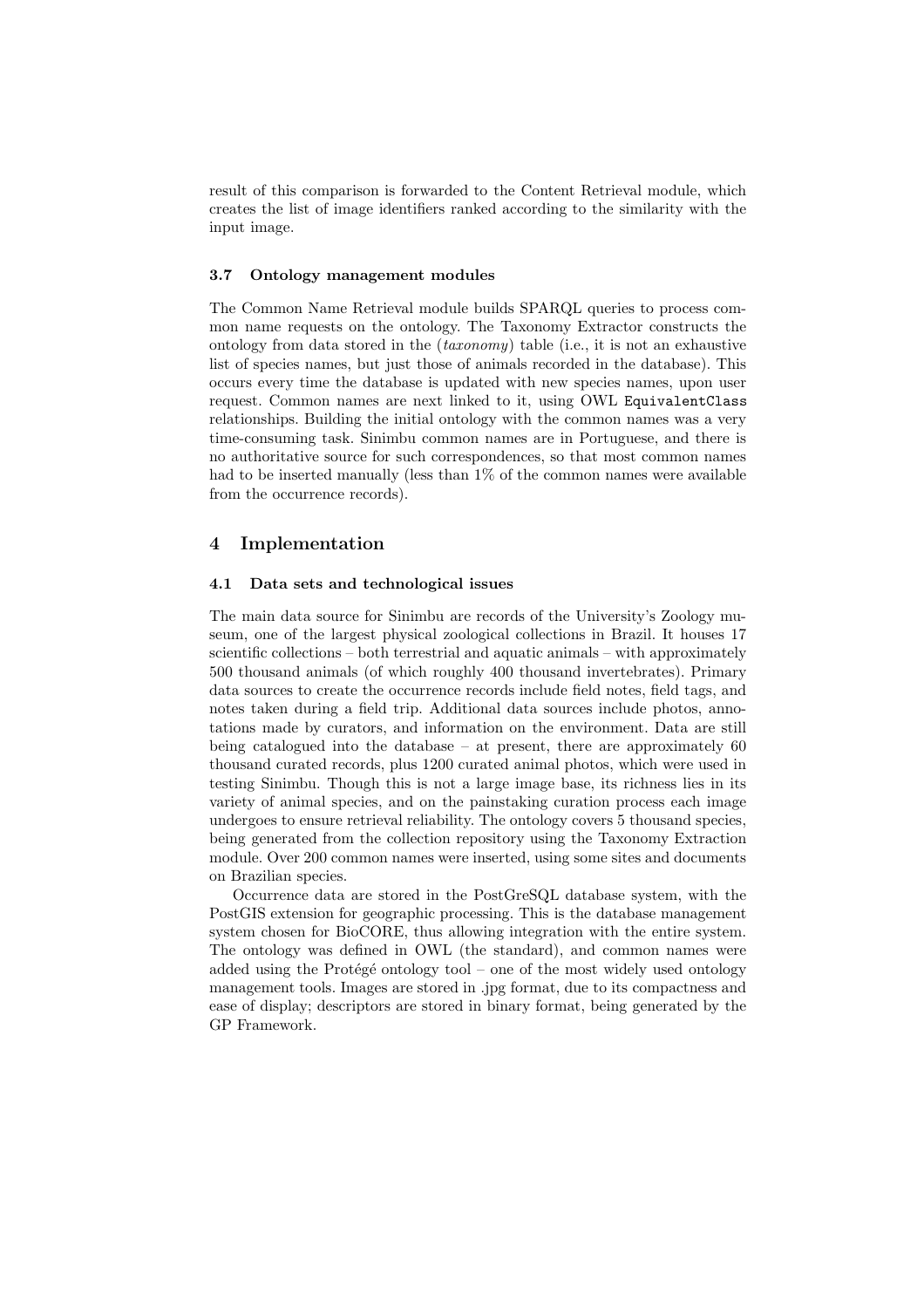Sinimbu's multimodal search modules were developed in JAVA, again for compatibility with BioCORE. The Content Retrieval module uses JNA (Java Native Access) to process feature vectors and distance functions (themselves implemented in C by the GP Framework). Access to the PostGreSQL database uses JDBC (Java Database Connectivity). The ontology is processed using the JENA ontology framework, which facilitates access to the corresponding structure.

#### 4.2 User session - example

Suppose that a user wants to retrieve data on species that were collected at a place called "Jaboticatubas", as shown in Figure 5. There are 1379 records in the database satisfying this criterion. Figure 6 shows the first three results, corresponding to a hummingbird and two bats. Only one photo is displayed – the first record does not have any photos associated, and the third has photos, but they cannot be shown to non-authorized users. Images in the image repository can be private or public, and only the latter can be displayed as part of a nonexpert query result. However, all images are used in CBIR processing.



Fig. 5. First query - Animals collected in a given location - "Site=Jaboticatubas"

Refining this search, now the user wants records associated with "Jaboticatubas" and common name "Sapo" (frog) - this query retrieves 1086 records, the first three being shown in Figure 7, now restricted to frogs only. Notice that now the first two records have public images associated.

Suppose that, finally, in this query sequence, the user also includes a query image of a frog – see final query on figure 8. The first three records appear in figure 9, showing that the query image is more similar to that of "Proceratus Cururu". Notice that in this case the first two records of the second query (Figure 7) are inverted, and Proceratus Cururu appears in the first place, since it is more similar to the input image than the second record.

In this sequence of queries, we point out that the result is progressively refined, thereby filtering the number of records to be used in subsequent modeling and simulation computations. Both the second and the third queries return the same amount of records – 1086. However, the order is different (because of image similarity), and for most purposes only the topmost records need to be considered by the experts that are conducting this research. The use of images in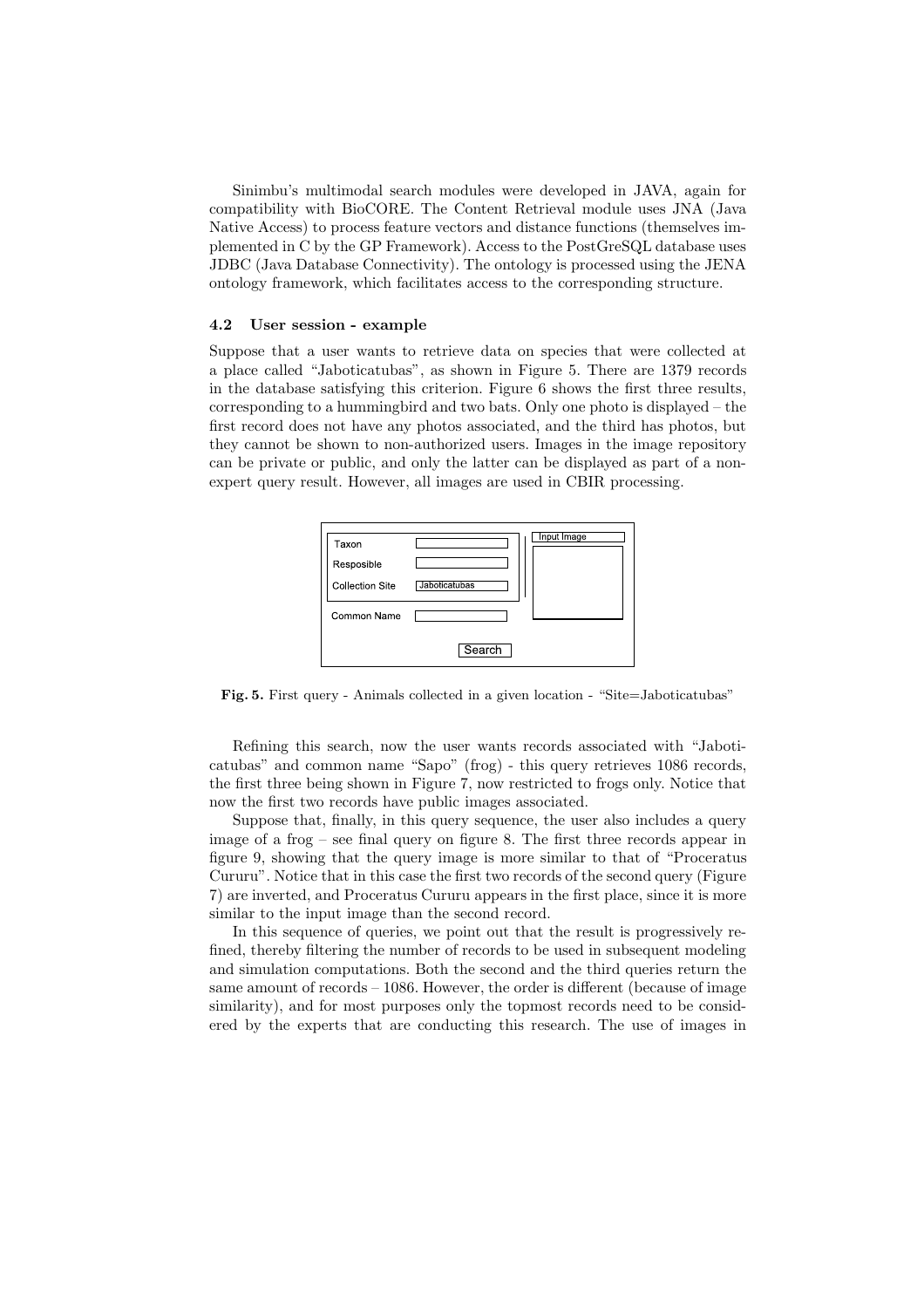

Fig. 6. Partial result of the first query - "Site=Jaboticatubas"

preprocessing data, combined with textual parameters, provide results that are closer to what experts require in order to conduct their studies – images alone, or text alone are not as effective in filtering.

Once the experts determine the most relevant records from the final result, then they can proceed, if desired, to subsequent steps in checking models of habitat conditions, or interactions among species of interest.

# 5 Related work

Most modern biodiversity information systems now provide Web interfaces, and vary greatly in range of functions supported, geographic regions covered, species groups and goals. Nevertheless, as said in the introduction, they concentrate in supporting access to occurrence data and correlating it to environmental variables. They vary from actual information systems (i.e., having a large set of analysis tools, and distinct kinds of results, such as graphs, tables, maps, charts) to portals from which scientists can download records of interest. GBIF [10] is perhaps the ultimate example of a portal, making millions of occurrence records available, mediating the access to thousands of provider sites.

Multimodality is being increasingly used to improve image retrieval systems – e.g.,  $[4, 1, 2, 15, 17]$ . In such papers, authors show that a combination of textual and image parameters improves precision and recall of results, as opposed to strictly textual or strictly content-based queries. For instance, the work of Atnafu [4] presents a new data model for images in which retrieval is based on combining descriptors and metadata. Query parameters support combination of image content, and contextual and semantic information. A similar solution is presented by Addis [1], for images in art galleries. Here, users can either pose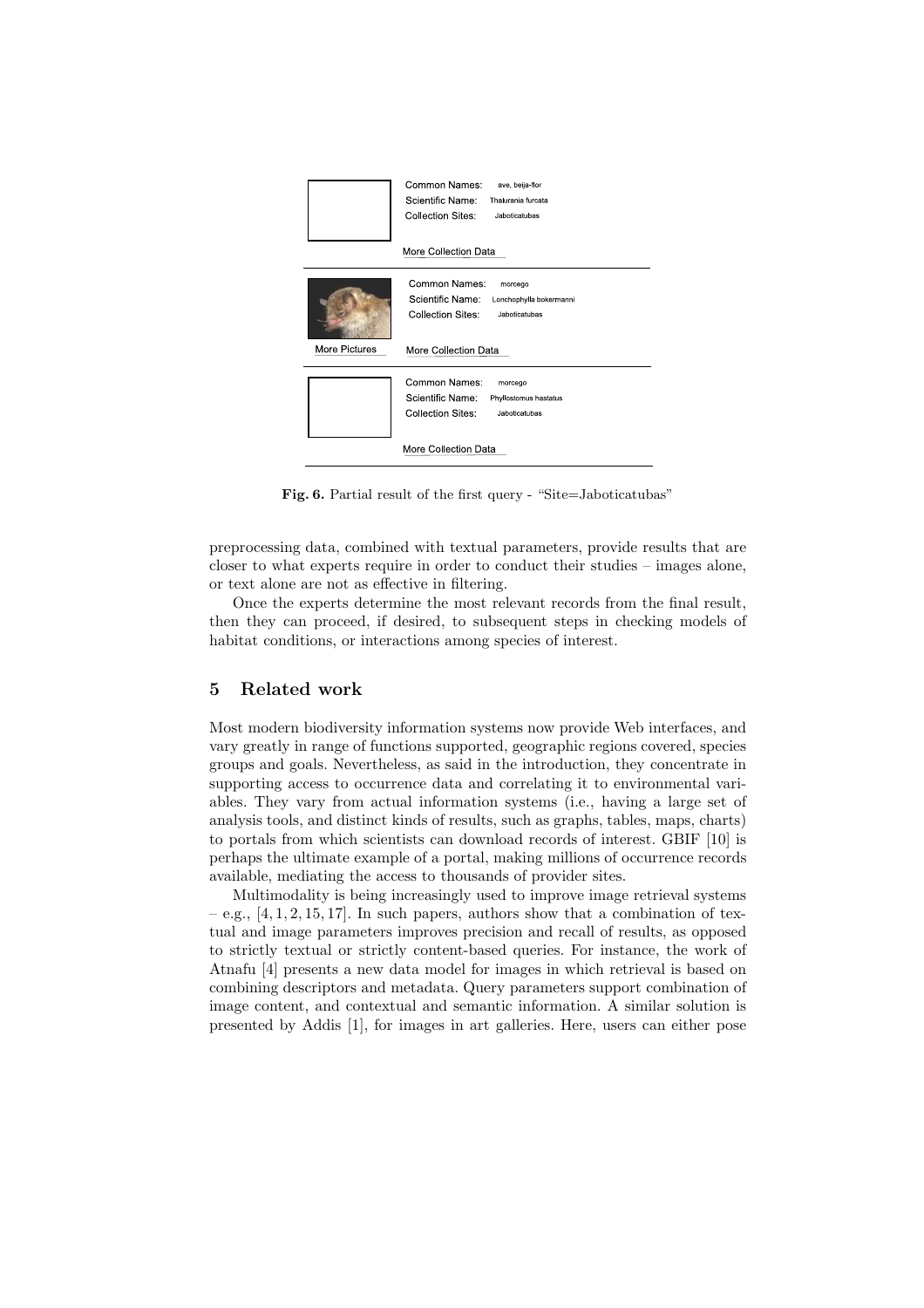

Fig. 7. Partial result - second query - "Site=Jaboticatubas and Common name=sapo"

| Taxon<br>Resposible    |               | Searched Image |
|------------------------|---------------|----------------|
| <b>Collection Site</b> | Jaboticatubas |                |
| Common Name            | Sapo          |                |
|                        | Search        |                |

Fig. 8. Third query - Providing input to Site, Common name and image parameters

queries or navigate interactively among concepts. Multimodal queries can also be processed on videos – e.g., the work of Ammir [2], in which relevance feedback is adopted to improve the results, or on music – e.g. the work of Zhang  $[21]$ .

Most multimodal systems, however, are not directed towards biology-related data. One of the main problems of such data, when images are involved, is the kind of image available (for instance, when a photo is taken in a natural environment, animals are often partially hidden, and moreover identifying characteristics are seldom available). Thus, most such systems concern images produced in closed environments or laboratories. For instance, C-DEM [11] mines genetic data from fruit flies, in what they name "image bioinformatics". Query parameters combine data from genes (expressed as strings of characters), images of gene expressions and keywords that annotate the images. Users can request images that are similar to a given image, and/or related to the keywords provided, and/or to specific genes. i

Arpah's multimodal system [3] is also geared towards management of biological data, using images from flatworms. Queries combine taxonomic information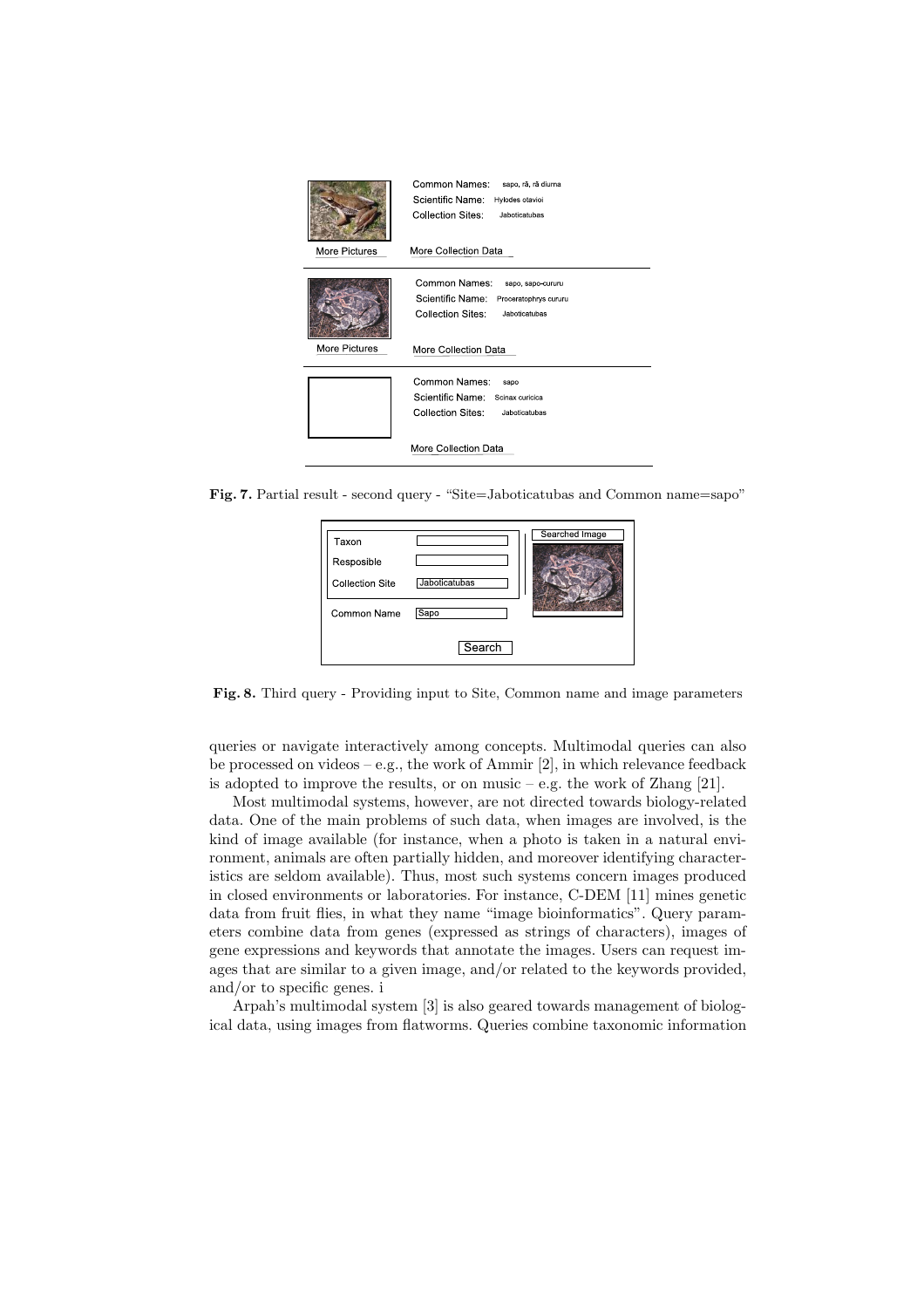

Fig. 9. Partial result of 3rd query - Site, image and common name parameters

on species, stored in an ontology, and image annotations. Over 900 images were annotated, discriminating among species' morphological characteristics. Queries can either access the annotations themselves, or the ontologies, using SPARQL. Here, there is no image processing, but the multimodality refers to a combination of queries on ontologies and text.

Since queries in Sinimbu combine textual, ontological and image information, for biological data, it can be considered closest to C-DEM in modalities and nature. The parameters and goals are, however, very different (since the latter concentrates on genetic information). Moreover, C-DEM images are homogeneous, whereas Sinimbu's repository is very heterogeneous, contemplating all kinds of animals (e.g., vertebrates and invertebrates) and photos taken in controlled (museum) and non-controlled (field trips) environments. Hence, no single descriptor is suitable – and thus we use a combination thereof.

# 6 Conclusions and Ongoing work

There are many challenges in managing and querying data on species' observations, ranging from the heterogeneity of the observations to the kinds of user that want to access these data. This hampers effective computational modeling and simulation in biodiversity studies. Multimodal query systems increase the flexibility in handling these data, thereby allowing users to better specify their needs and interact with query results. This paper presented the Sinimbu multimodal query framework, in which query predicates combine text and image content, and are processed by a combination of database queries, ontology manipulation and CBIR. Though Sinimbu was validated only on zoological data, its implementation and architecture are general, so that there is no constraint in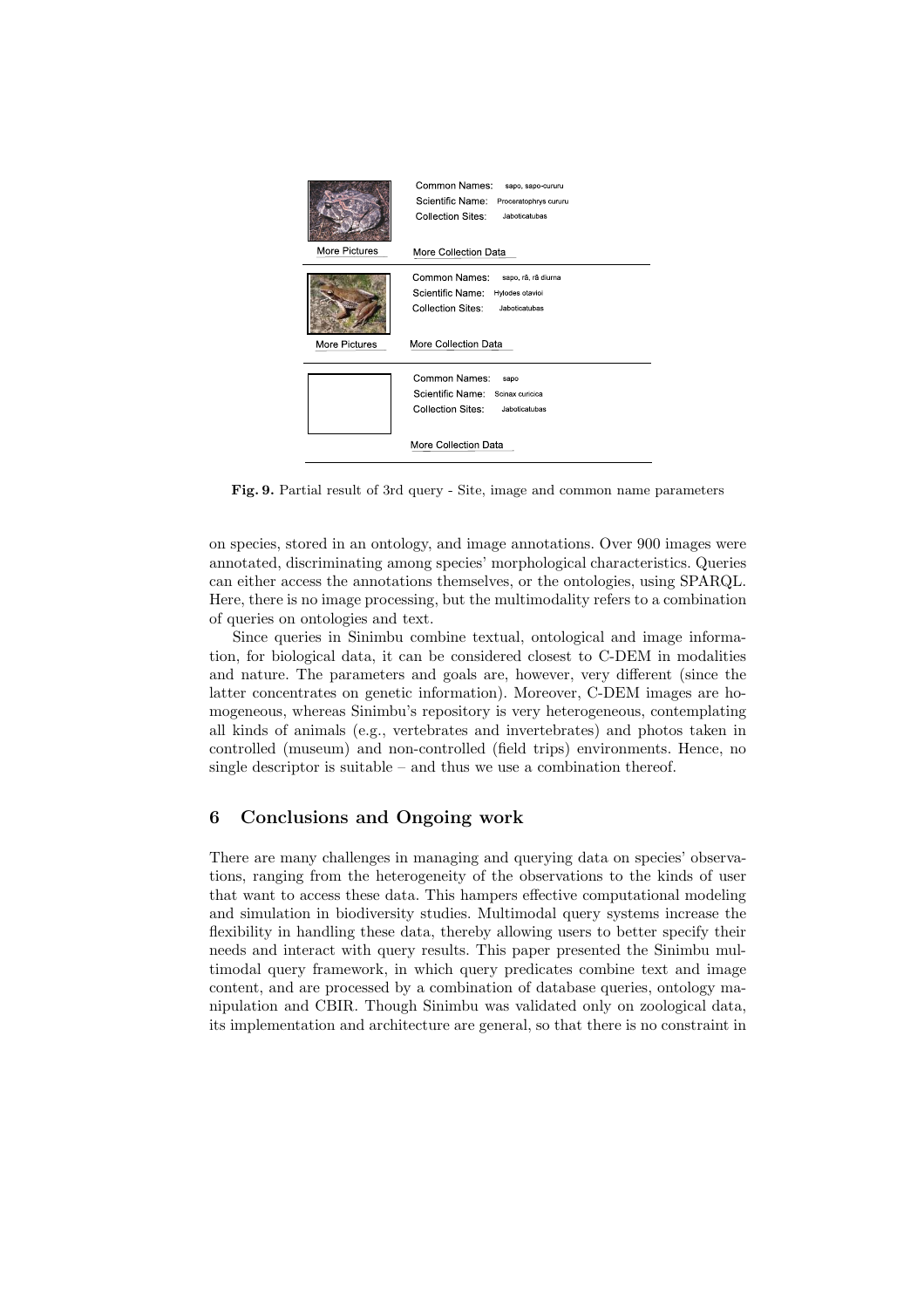adding, e.g., botanical data. This would of course require extending the ontology and new tests on the GP Framework to identify a more adequate descriptor combination. Sinimbu has been validated with distinct kinds of user profiles, showing that it can help both experts and non-experts in querying occurrence records.

Visual (image) identification of animal species varies widely  $-e.g.,$  some can be recognized by shape, others by color, and so on. Sinimbu tried to overcome this limitation by using multiple descriptors, and combining them using genetic programming. This is also a novelty in terms of systems that support queries on images of biological collections, which favor a single descriptor.

To the best of our knowledge, Sinimbu is the only framework that allows multimodal search on collection data, for biodiversity purposes, combining queries on images, text, and ontologies, and for distinct user profiles. Ongoing work includes, among others, enhancing the base of (Brazilian) common names, via Web mining of specific sites, which presents the challenge of homegeneizing such names and finding out the corresponding scientific names. Another direction is increasing customization possibilities based on user contexts.

Acknowledgements The research described in this paper was partially funded by Brazilian agencies CNPq, FAPESP and CAPES, and by the INCT in Web Science.

# References

- 1. M. Addis, M. Boniface, S. Goodall, P. Grimwood, S. Kim, P. Lewis, K. Martinez, and A. Stevenson. Sculpteur: Towards a new paradigm for multimedia museum information handling. In *Proceedings of Semantic Web ISWC 2870*, pages 582–596, 2003.
- 2. Arnon Amir, Marco Berg, and Haim Permuter. Mutual relevance feedback for multimodal query formulation in video retrieval. In *MIR '05: Proc of the 7th ACM SIGMM international workshop on Multimedia information retrieval*, pages 17–24, 2005.
- 3. A. Arpah, S. Alfred, L.H.S. Lim, and K.K.S. Sarinder. Monogenean image data mining using Taxonomy ontology. In *Int. Conf. on Networking and Information Technology (ICNIT)*, pages 478 –481, 2010.
- 4. S. Atnafu, R. Chbeir, and L. Brunie. Efficient content-based and metadata retrieval in image database. *Journal of Universal Computer Science*, 8(6):613–622, 2002.
- 5. N Cullot, C Parent, S Spaccapietra, and C Vangenot. Ontologies: A contribution to the DL/DB debate. In *Proc. of the 1st International Workshop on the Semantic Web and Databases, 29th VLDB Conf.*, pages 109–129, 2003.
- 6. R. da S. Torres, A. X. Falcão, M. A. Gonçalves, J. P. Papa, B. Zhang, W. Fan, and E. A. Fox. A genetic programming framework for content-based image retrieval. *Pattern Recognition*, 42(2):283–292, 2009.
- 7. R. da S. Torres, C. B. Medeiros, M. A. Goncalves, and E. A. Fox. A Digital Library Framework for Biodiversity Information Systems. *International Journal on Digital Libraries*, 6(1):3–17, 2006.
- 8. J. Daltio and C. B. Medeiros. Aondê: An Ontology Web Service for Interoperability across Biodiversity Applications. *Information Systems*, 33:724–753, 2008.